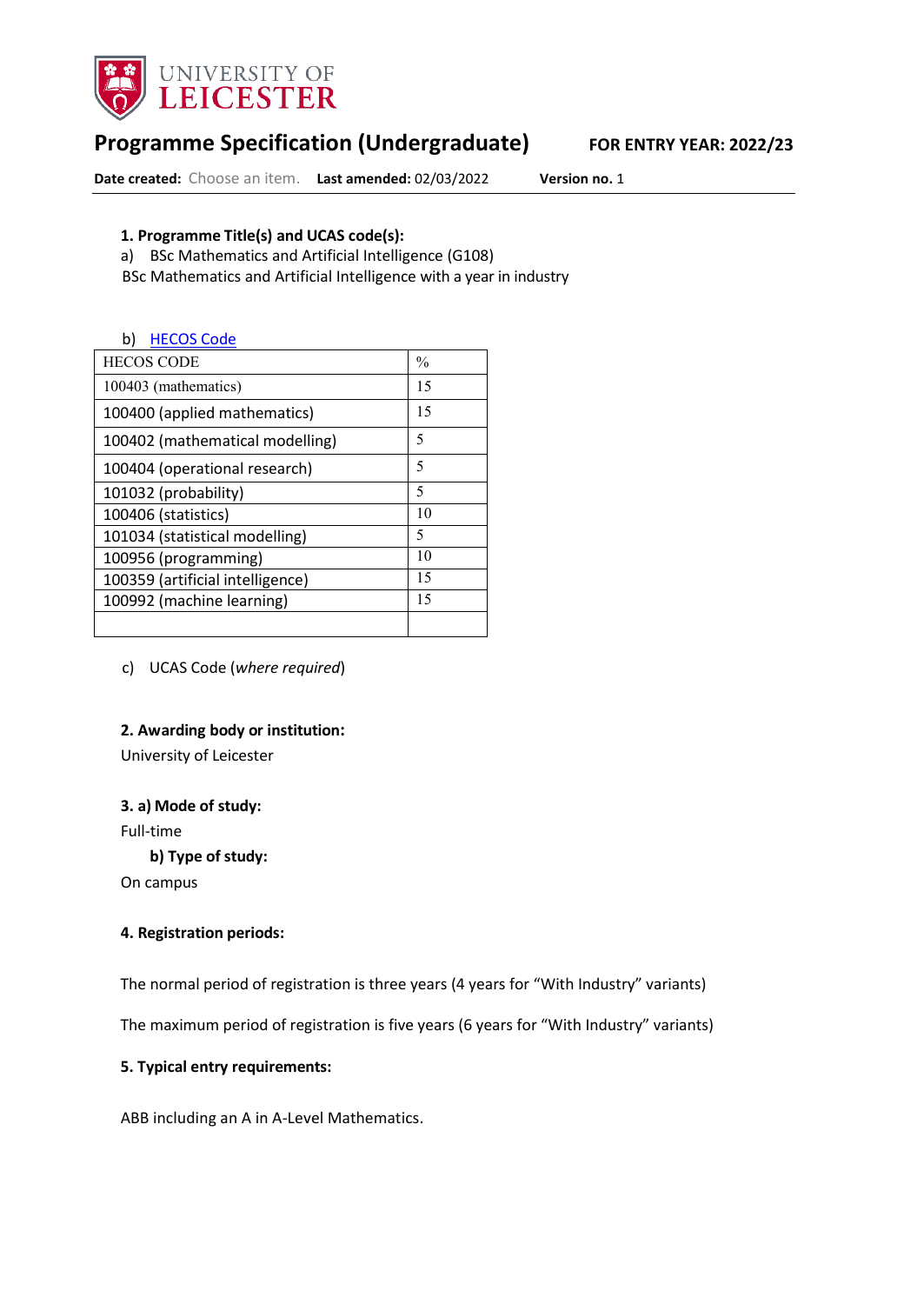#### **6. Accreditation of Prior Learning:**

APL will not be accepted for exemptions from individual modules, however may be considered for direct entry to year 2, on a case by case and subject to the general provisions of the University APL policy.

#### **7. Programme aims:**

The programme aims to

- foster confidence, convey knowledge and develop expertise in mathematics, including an appreciation of the usefulness of mathematics;
- provide an education and training in mathematics which includes fundamental concepts and gives an indication of the breadth of mathematics;
- develop an appreciation of the necessity for rigorous justification of assertions and the need for logical arguments;
- develop the ability to model the world using mathematics, and to be able to produce relevant and robust solutions to real world problems;
- The skills and experience to write and use software applications.
- An understanding of programming paradigms and software development methods.
- A knowledge of the theory and concepts that underpin Mathematics and Computer Science.
- An ability to model and understand complex data and use it to solve problems.
- To select and apply appropriate tools (technical and analytical) to solve novel, datarelated problems, in particular using machine learning and other AI systems.
- enable students to develop self-confidence gained through the provision of careful guidance in the first level, with increasing independence later;
- improve students' team working skills;
- stimulate intellectual development and develop powers of critical analysis, problem solving, written communication skills and improve presentational skills;
- develop the ability to communicate solutions to problems and mathematical concepts in general using language appropriate to the target audience;
- develop competence in IT and the use of mathematical software and programming, applying them to the analysis and use of AI systems;
- enhance practical computing skills by learning software in common use;
- raise students' expertise and understanding to a point where they could embark upon postgraduate study in mathematics and AI;
- develop the ability to complete independent project related to the development, analysis and use of AI systems;

For the Year in Industry variant only, these additional programme aims apply:

- Prepare students for career and training opportunities which relates to their degree in both the private and public sectors, and voluntary organisations.
- Construct effective applications for placement opportunities.

Provide students the opportunity to recognise suitable plans for transitioning into the workplace. For Foundation Year variant, see Foundation Year Programme Specification

### **8. Reference points used to inform the programme specification:**

• QAA Framework for Higher Education Qualifications in England, Wales and Northern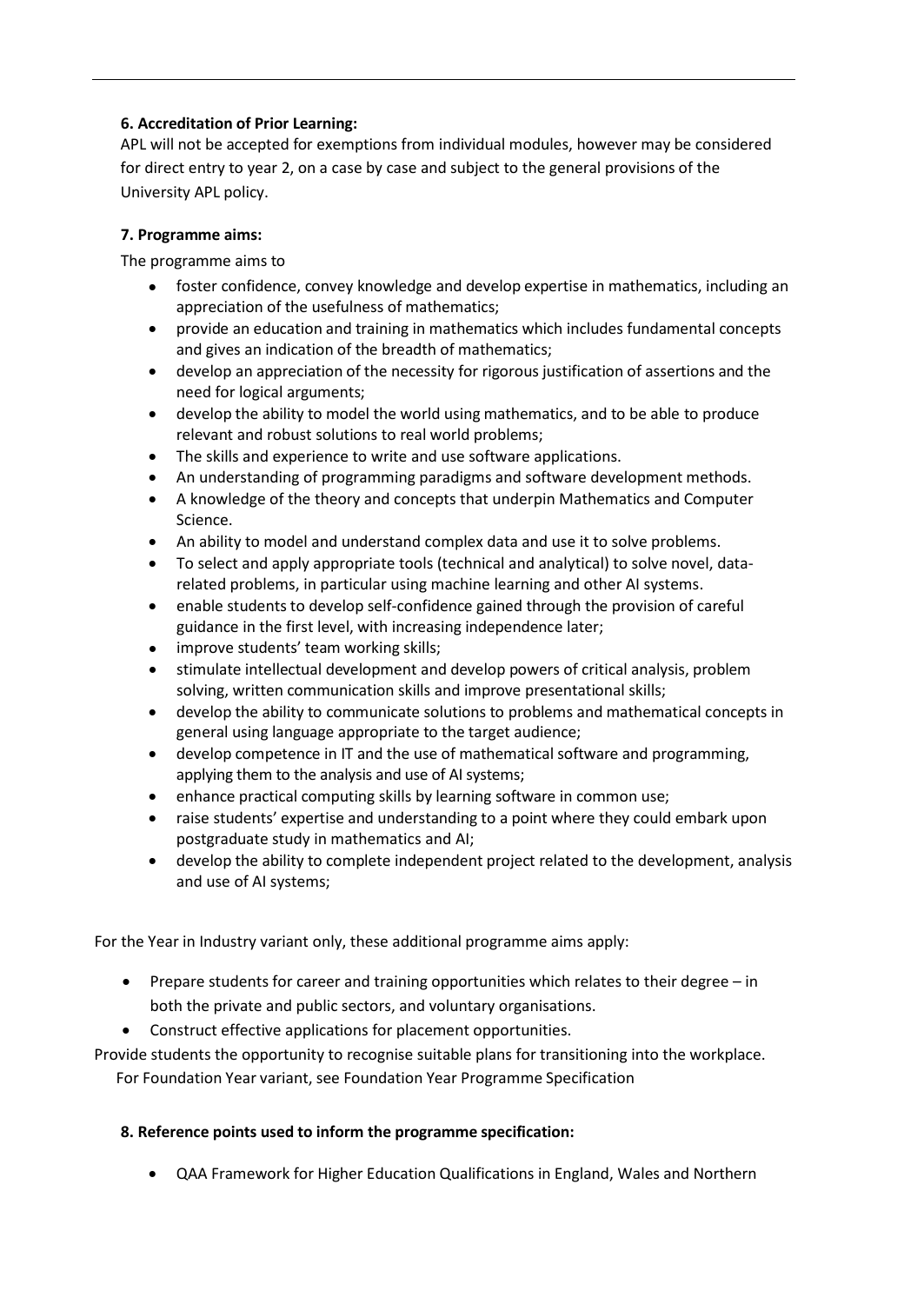Ireland

- QAA Benchmarking Statement Mathematics, [Statistics and Operational Research](http://www.qaa.ac.uk/en/Publications/Documents/Subject-benchmark-statement-Mathematics-statistics-and-operational-research.pdf) [\(MMath\)](http://www.qaa.ac.uk/en/Publications/Documents/Subject-benchmark-statement-Mathematics-statistics-and-operational-research.pdf)
- QAA Annex to subject benchmark statement: Mathematics, statistics and operational research (2015)
- PDR report (April 2011)
- University [Learning Strategy](http://www2.le.ac.uk/offices/sas2/quality/learnteach)
- [University Assessment Strategy](https://www2.le.ac.uk/offices/sas2/quality/learnteach)
- University Employability Strategy
- NSS Survey
- First Destination Survey
- External Examiner's Reports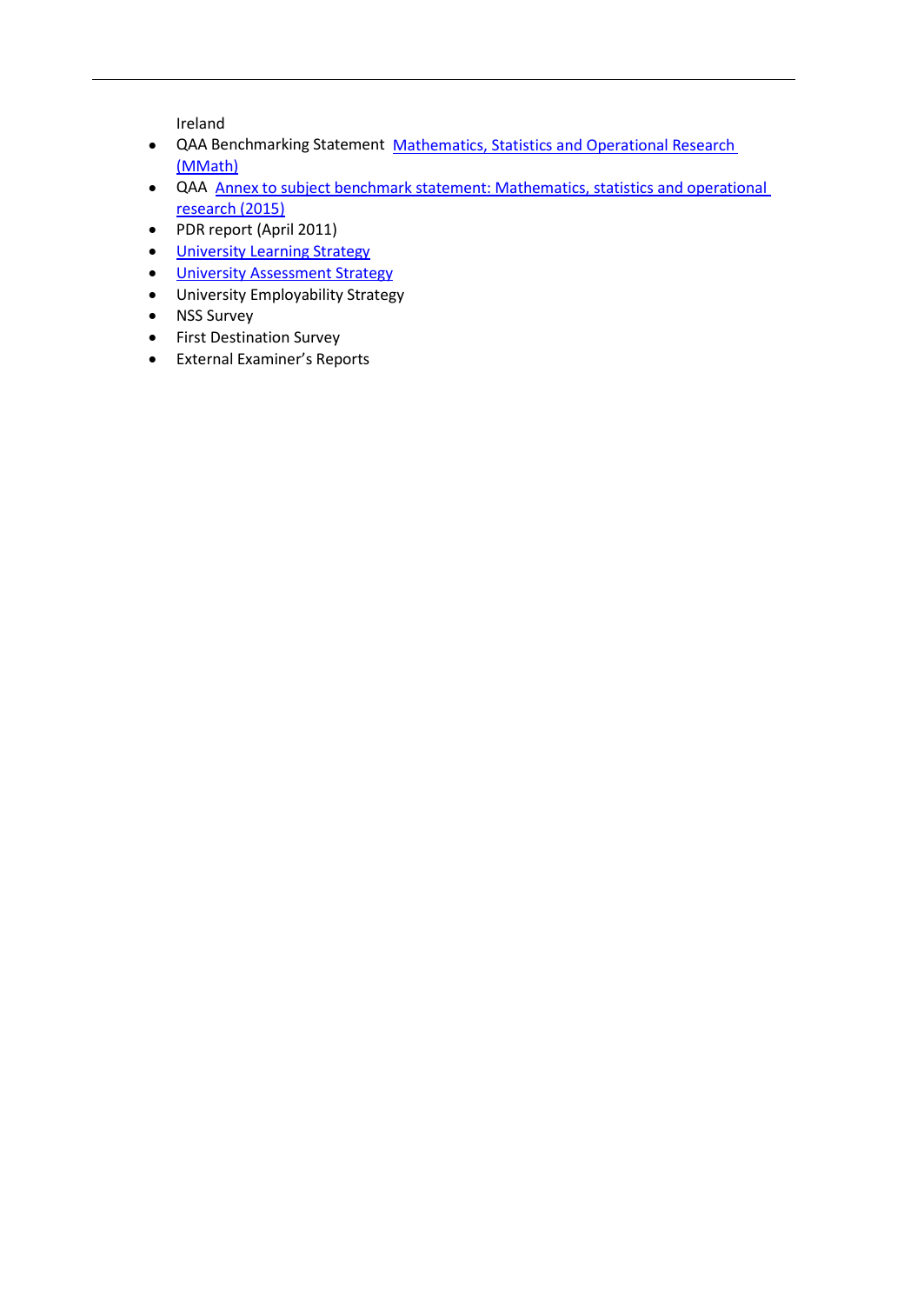#### **9. Programme Outcomes:**

| <b>Intended Learning</b>                                                                                                                              | <b>Teaching and Learning</b>                                                                                      | <b>How Demonstrated?</b>                                                          |
|-------------------------------------------------------------------------------------------------------------------------------------------------------|-------------------------------------------------------------------------------------------------------------------|-----------------------------------------------------------------------------------|
| <b>Outcomes</b>                                                                                                                                       | <b>Methods</b>                                                                                                    |                                                                                   |
|                                                                                                                                                       | (a) Discipline specific knowledge and competencies<br>(i) Mastery of an appropriate body of knowledge             |                                                                                   |
| Knowledge of basic theory, basic                                                                                                                      | Lectures, specified reading, problem                                                                              | Written examinations, assessed                                                    |
| techniques of analysis, algebra,<br>applied mathematics, and<br>statistics.                                                                           | classes, surgeries, poster<br>presentations. In addition, elements<br>of e-Learning are incorporated.             | written and computational<br>problems. Assessed oral and poster<br>presentations. |
| Ability to recognise sound<br>arguments and valid proofs.<br>Knowledge of basic techniques,                                                           |                                                                                                                   | Assessed written projects and<br>problem sheets, and seminar<br>discussions.      |
| and model problems.                                                                                                                                   |                                                                                                                   | Assessed practical classes.                                                       |
| Knowledge of a computing<br>language and software.                                                                                                    | Computer practical classes.                                                                                       | Final year project.                                                               |
| Recall and describe<br>Mathematical and<br><b>Computer Science</b><br>techniques relevant to the                                                      | With industry variant:<br>Use of software packages on<br>placement                                                | With industry variant:<br>Assessed case studies and<br>short projects.            |
| field of Mathematics and<br>Artificial Intelligence.                                                                                                  |                                                                                                                   | Specific projects undertaken on<br>placement where applicable                     |
|                                                                                                                                                       |                                                                                                                   | Placement reports                                                                 |
|                                                                                                                                                       |                                                                                                                   |                                                                                   |
|                                                                                                                                                       | (ii) Understanding and application of key concepts and techniques                                                 |                                                                                   |
| Novel applications of basic<br>knowledge. Exposition of logical<br>structure. Ability to generalise and<br>specialise.                                | Lectures, tutorials, problem classes,<br>marked assignments.                                                      | Written examination, assessed<br>problems, project report.                        |
| Proof techniques. Ability to<br>apply an algorithm for the<br>solution of a standard problem.<br>Ability to apply theorems to                         | Lectures, tutorials, problem<br>classes, marked assignments.                                                      | Written examinations, assessed<br>problems.                                       |
| solve particular problems.<br>Mathematical modelling.<br>Application of computer<br>algorithms for solving<br>problems in machine<br>learning and AI. | Computer practical classes.                                                                                       | Assessed practical classes.                                                       |
| With industry variant:<br>Applications of mathematical<br>theory in an industrial setting                                                             | With industry variant:<br>Specific projects undertaken<br>on placement where<br>applicable                        | With industry variant:<br>Placement reports                                       |
| Apply knowledge of<br>Computer Science and<br>Mathematical techniques to<br>solve problems relevant to<br>the fields of Mathematics<br>and AI.        | Working through exercises in<br>industrial placement record book.<br>Specific projects undertaken on<br>placement | Industrial placement record book<br>including formal report on placement.         |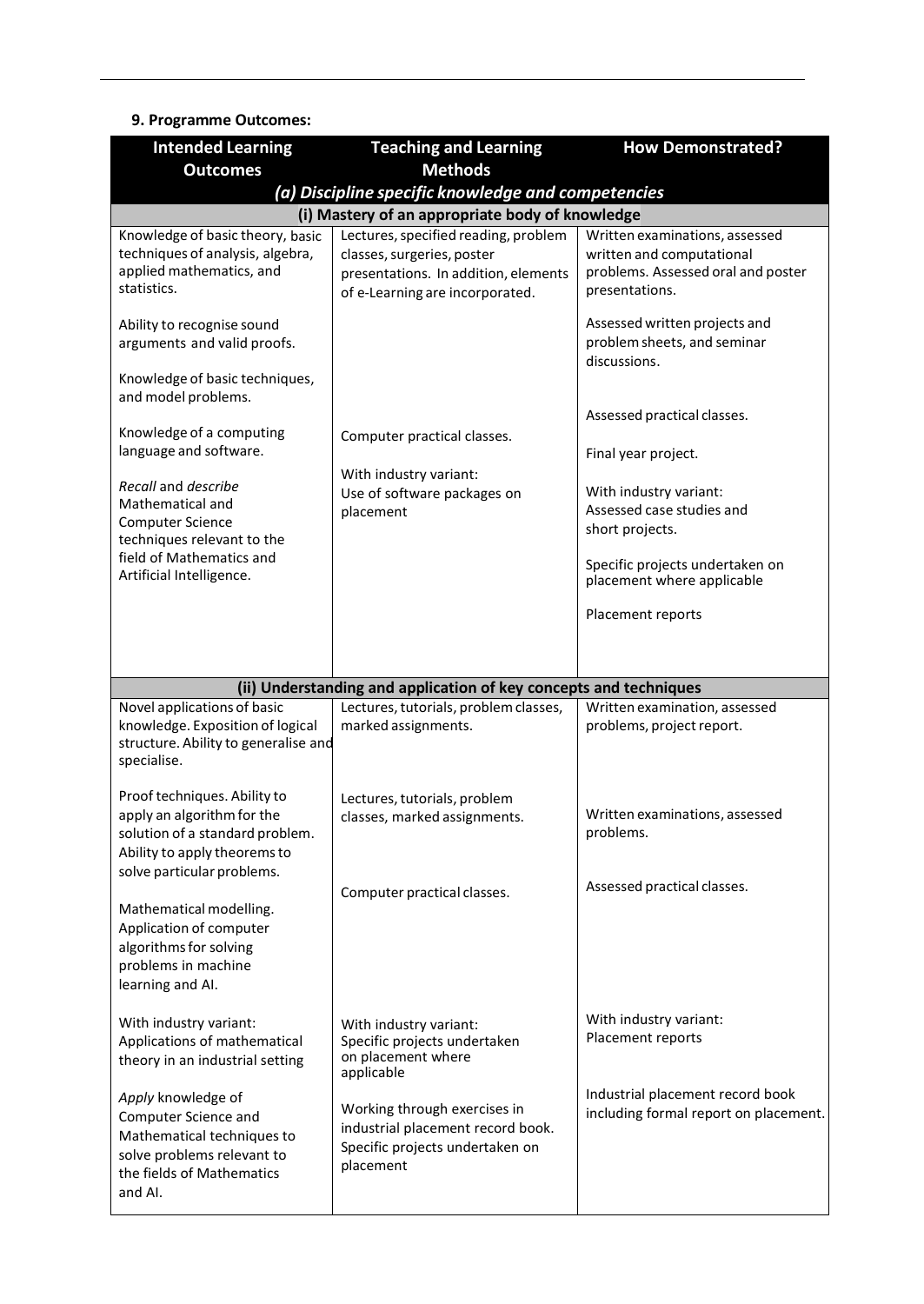| <b>Intended Learning</b>                                                                                                                                                                                                       | <b>Teaching and Learning</b>                                                                                                                                 | <b>How Demonstrated?</b>                                                                                                          |
|--------------------------------------------------------------------------------------------------------------------------------------------------------------------------------------------------------------------------------|--------------------------------------------------------------------------------------------------------------------------------------------------------------|-----------------------------------------------------------------------------------------------------------------------------------|
| <b>Outcomes</b>                                                                                                                                                                                                                | <b>Methods</b>                                                                                                                                               |                                                                                                                                   |
|                                                                                                                                                                                                                                | (iii) Critical analysis of key issues                                                                                                                        |                                                                                                                                   |
| Analysis of problem and selection<br>of appropriate proof or solution<br>strategy. Critical appraisal of<br>solutions. Analyse and solve more<br>'messily defined' finance<br>management problems. Analysis<br>of IT problems. | Lectures, problem classes,<br>feedback on assessed problems,<br>project supervision.                                                                         | Written examinations, assessed<br>problems, Project report.                                                                       |
| With industry variant:<br>Analysis of how projects are set<br>up and managed within an<br>industrial setting                                                                                                                   | With industry variant:<br>Working through exercises in<br>industrial placement record book.<br>Specific projects undertaken on<br>placement where applicable | With industry variant:<br>Industrial placement record<br>book including formal report<br>on placement.                            |
|                                                                                                                                                                                                                                | (iv) Clear and concise presentation of material                                                                                                              |                                                                                                                                   |
| Presentation of results (both<br>informal and to a variety of<br>audiences), participation in<br>scientific discussion.                                                                                                        | Tutorials, Group workshops,<br>Presentation workshops, project<br>supervision. Feedback on                                                                   | Group presentations. Project<br>presentations.                                                                                    |
| Ability to write coherent reports.                                                                                                                                                                                             | assessed written pieces.                                                                                                                                     | Assessed essays. Project<br>presentation.                                                                                         |
| Software presentation.                                                                                                                                                                                                         | Guidance from project supervisor.                                                                                                                            |                                                                                                                                   |
| With industry variant:<br>Presentation of mathematical<br>ideas to a mixed audience (i.e.<br>not all mathematically-trained)                                                                                                   | With industry variant:<br>Working through exercises in<br>industrial placement record book.<br>Specific projects undertaken on                               | With industry variant:<br>Specific projects undertaken on<br>placement where applicable Assessed<br>essays. Project presentation. |
| within an industrial setting                                                                                                                                                                                                   | placement where applicable                                                                                                                                   | Industrial placement record<br>book including formal report<br>on placement                                                       |
|                                                                                                                                                                                                                                | (v) Critical appraisal of evidence with appropriate insight                                                                                                  |                                                                                                                                   |
| Project design.                                                                                                                                                                                                                | Project supervision                                                                                                                                          | Project reports.                                                                                                                  |
|                                                                                                                                                                                                                                | (vi) Other discipline specific competencies                                                                                                                  |                                                                                                                                   |
| Knowledge of mathematical, AI,<br>and data analytics software such<br>as Python, R, MATLAB and                                                                                                                                 | Lab classes, and purpose designed<br>handbooks.                                                                                                              | Assessed problems, projects.                                                                                                      |
| Frameworks such as Tensorflow.<br>Mathematical modelling skills.<br>Language of data analytics                                                                                                                                 | Group projects. Project and<br>lectures, e-Learning.                                                                                                         | Project reports. Written<br>examinations and presentations.                                                                       |
|                                                                                                                                                                                                                                | With industry variant:<br>Use of software packages on<br>placement                                                                                           | With industry variant:<br>Industrial placement record book<br>including formal report on<br>placement                             |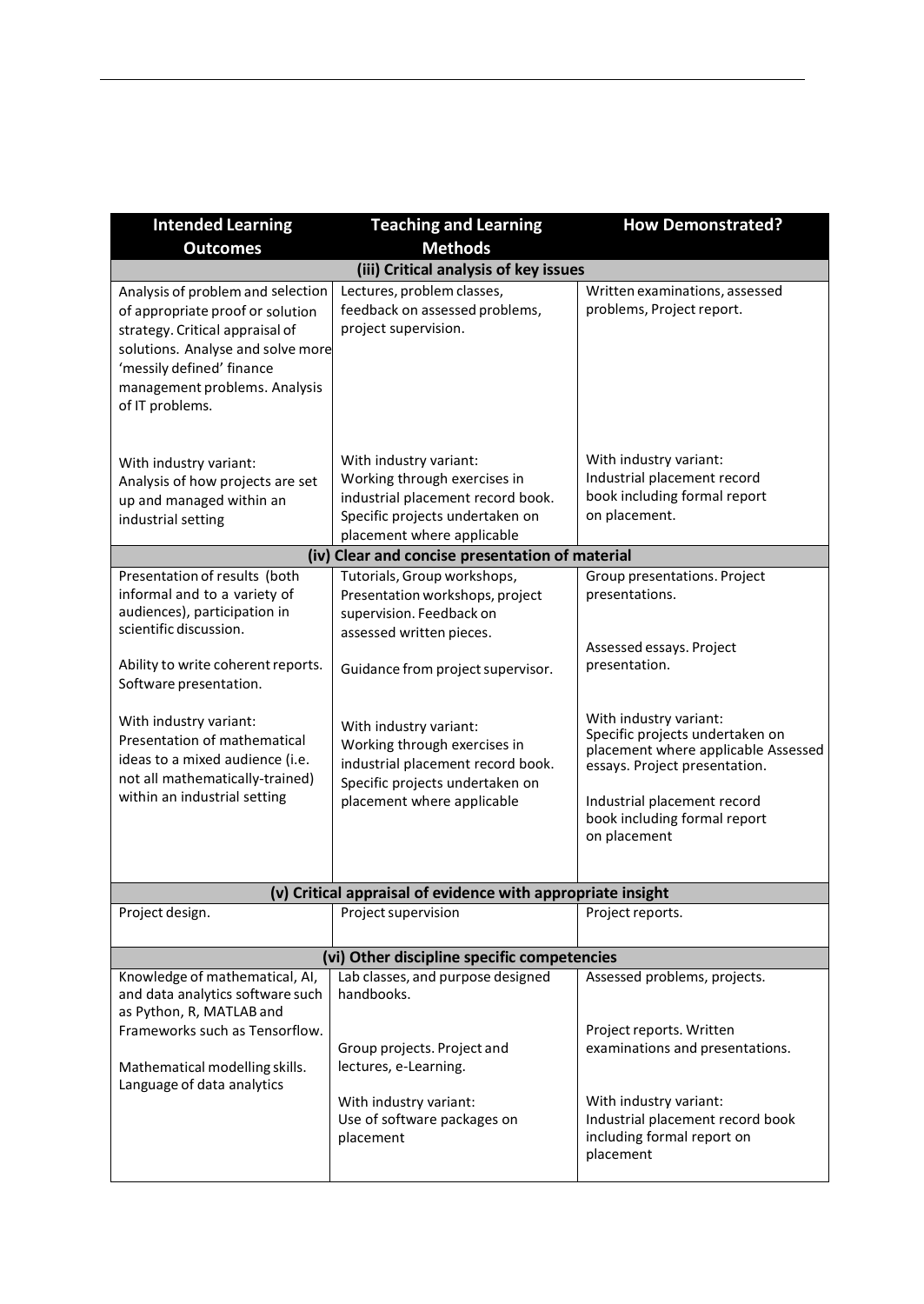|                                                                                                                                                                                                                                                                                                                                                                                      | (b) Transferable skills                                                                                                                                           |                                                                                                                                |
|--------------------------------------------------------------------------------------------------------------------------------------------------------------------------------------------------------------------------------------------------------------------------------------------------------------------------------------------------------------------------------------|-------------------------------------------------------------------------------------------------------------------------------------------------------------------|--------------------------------------------------------------------------------------------------------------------------------|
|                                                                                                                                                                                                                                                                                                                                                                                      | (i) Oral communication                                                                                                                                            |                                                                                                                                |
| Present technical information to<br>peers and tutors in an appropriate<br>form, and deliver presentations to<br>non-mathematical audiences<br>Respond to questions on<br>presentations<br>Project and poster presentation<br>Demonstrate fluent and sustained<br>scientific, technical and business<br>communication.<br>Respond to technical questions<br>with accurate and concise | Tutorials, workshops.<br>Project supervision,<br>presentation workshops.<br>With industry variant:<br>Presentation opportunities on<br>placement where applicable | Presentation assessment.<br>With industry variant:<br>Industrial placement record book<br>including formal report on placement |
| answers.                                                                                                                                                                                                                                                                                                                                                                             |                                                                                                                                                                   |                                                                                                                                |
|                                                                                                                                                                                                                                                                                                                                                                                      | (ii) Written communication                                                                                                                                        |                                                                                                                                |
| Report writing.                                                                                                                                                                                                                                                                                                                                                                      | Project supervisions.                                                                                                                                             | Assessed reports.                                                                                                              |
| Mathematical communication                                                                                                                                                                                                                                                                                                                                                           | Tutorials.                                                                                                                                                        | Assessed questions.                                                                                                            |
| With industry variant:<br>Presenting technical information<br>to peers and tutors in an<br>appropriate form and<br>communicating technical<br>information and mathematical<br>arguments in an appropriate<br>form for a given audience                                                                                                                                               | With industry variant:<br>Opportunities for written reports<br>while on placement. Formal<br>placement report.                                                    | With industry variant:<br>Industrial placement record book<br>including formal report on placement                             |
|                                                                                                                                                                                                                                                                                                                                                                                      | (iii) Information technology                                                                                                                                      |                                                                                                                                |
| Use of Windows and Linux, when<br>appropriate. Use of specialist<br>software packages and<br>frameworks. Office software.                                                                                                                                                                                                                                                            | Induction. Laboratories.                                                                                                                                          | Marked project work. Project reports<br>Assessed coursework.                                                                   |
| To understand and articulate the<br>limitations of Information<br>Technology, especially when<br>storing and processing large<br>quantities of data.<br>With industry variant:<br>Office software including                                                                                                                                                                          | With industry variant:<br>Use of specialist packages on<br>placement                                                                                              | With industry variant:<br>Industrial placement record book<br>including formal report on placement                             |
| mathematical software                                                                                                                                                                                                                                                                                                                                                                | (iv) Numeracy                                                                                                                                                     |                                                                                                                                |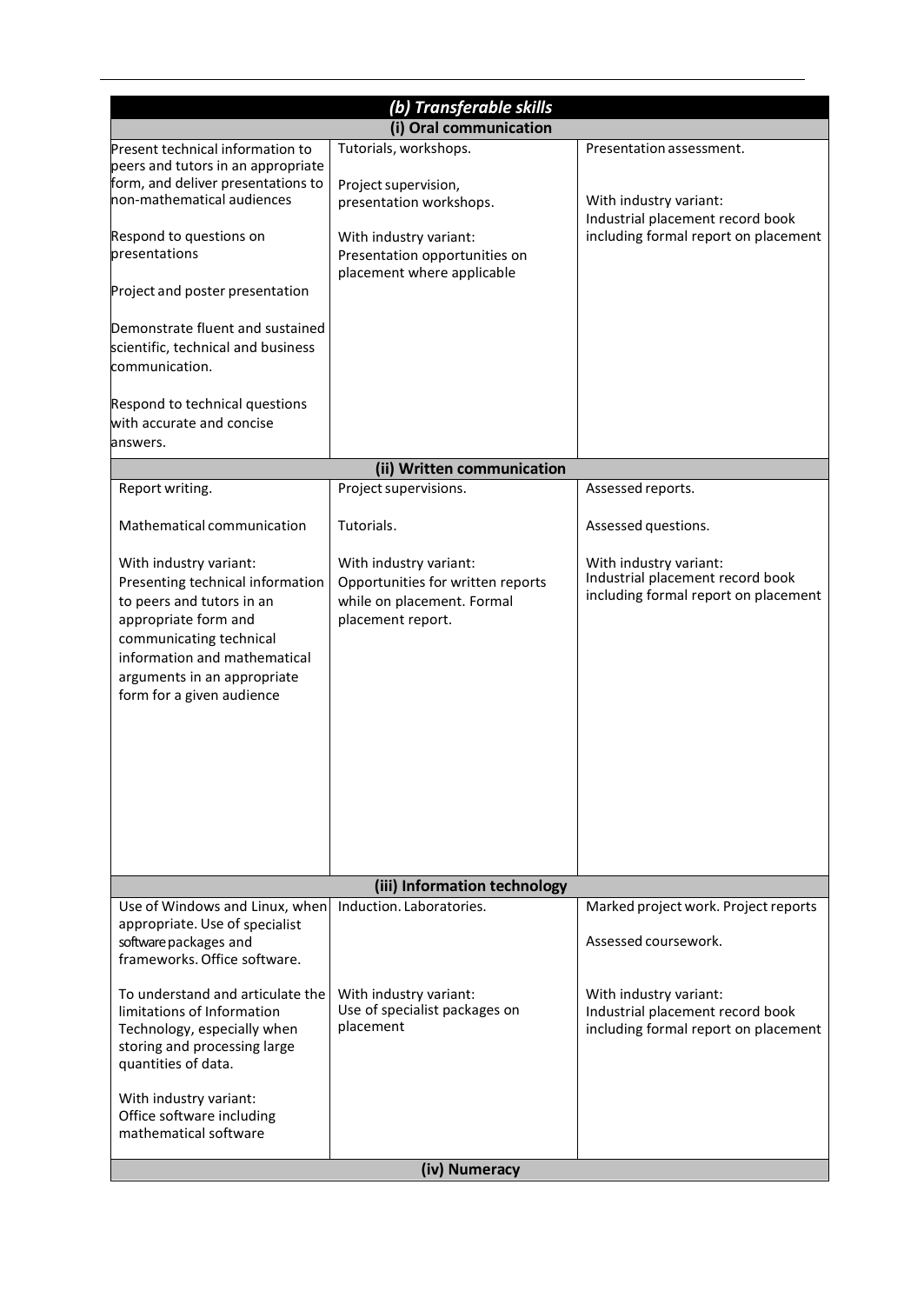| Use of analytical and graphical                                                                                                                                                                                                                                                                                                                                                                                                            | Induction. Laboratories.                                                                                                                                                                                                   | Written examinations, project reports.                                                              |
|--------------------------------------------------------------------------------------------------------------------------------------------------------------------------------------------------------------------------------------------------------------------------------------------------------------------------------------------------------------------------------------------------------------------------------------------|----------------------------------------------------------------------------------------------------------------------------------------------------------------------------------------------------------------------------|-----------------------------------------------------------------------------------------------------|
| methods.                                                                                                                                                                                                                                                                                                                                                                                                                                   | With industry variant:<br>Use of specialist packages on<br>placement                                                                                                                                                       | With industry variant:<br>Use of analytical and graphical<br>methods on placement                   |
|                                                                                                                                                                                                                                                                                                                                                                                                                                            | (v) Team working                                                                                                                                                                                                           |                                                                                                     |
| Scientific discussion.<br>Communicate effectively with<br>other team members.<br>Organisation, time management                                                                                                                                                                                                                                                                                                                             | Group problem solving. Group<br>projects.                                                                                                                                                                                  | Group assessment (including peer<br>assessment).                                                    |
| With industry variant:<br>Team working in an industrial<br>setting (with industry)<br>Work with other team<br>members to identify,<br>distribute and undertake<br>tasks necessary to complete<br>a project<br>Communicate effectively<br>with other team members to<br>ensure effective operation<br>of the team<br>Demonstrate ability to<br>$\bullet$<br>choose a format and<br>communication<br>appropriate to your work<br>environment | With industry variant:<br>Experience of working within a<br>commercial organization. Working<br>through exercises in industrial<br>placement record book. Specific<br>projects undertaken on placement<br>where applicable | With industry variant:<br>Industrial placement record book<br>including formal report on placement. |
|                                                                                                                                                                                                                                                                                                                                                                                                                                            | (vi) Problem solving                                                                                                                                                                                                       |                                                                                                     |
| Analysis, breakdown, synthesis,<br>critical examination.<br>Mathematical modelling skills.<br>Solve a variety of small and large<br>problems through the integration<br>of knowledge of Mathematics,<br>and Computer Science.<br>Students can describe a<br>systematic approach to analysing<br>and solving data-science<br>problems and apply these to new                                                                                | Lectures, problem workshops, group<br>work, projects.                                                                                                                                                                      | Marked problems, assessed group<br>work, project assessment.                                        |
| problems<br>Learn to solve novel problems<br>creatively.<br>With industry variant:<br>Problem analysis and solution for<br>`messily defined' problems in an<br>industrial setting                                                                                                                                                                                                                                                          | With industry variant:<br>Experience of working within a<br>commercial organization. Working<br>through exercises in industrial<br>placement record book. Specific<br>projects undertaken on placement<br>where applicable | With industry variant:<br>Industrial placement record book<br>including formal report on placement  |
|                                                                                                                                                                                                                                                                                                                                                                                                                                            | (vii) Information handling                                                                                                                                                                                                 |                                                                                                     |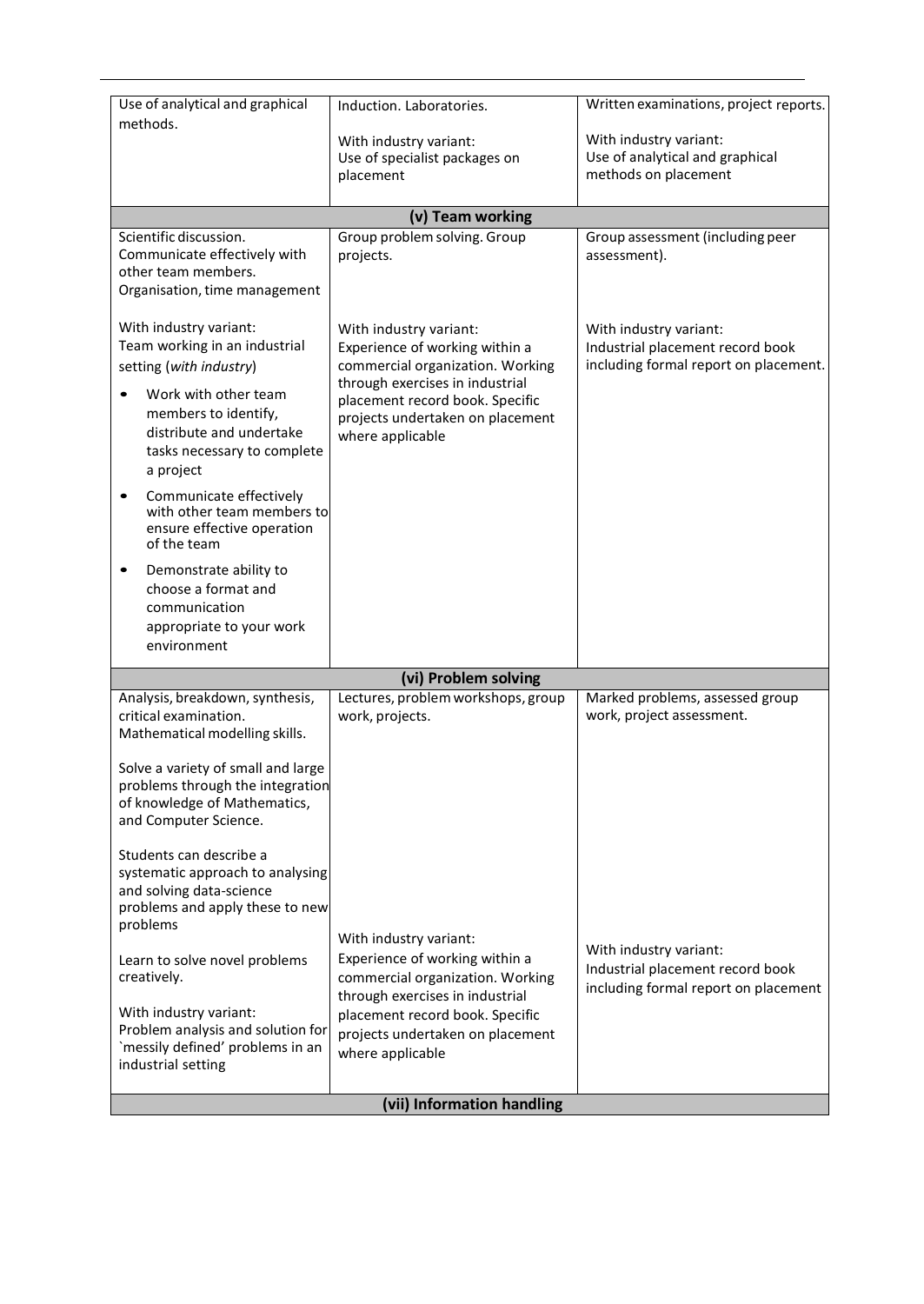| Conduct background<br>research and literature<br>surveys. Summarise content<br>from information sources.<br>Demonstrate a broad<br>understanding of problems<br>and issues that arise in the<br>location, organization,<br>processing and evaluation of<br>data.<br>Ability to gather and evaluate<br>information to independently<br>gain new knowledge. | Project supervision.<br>With industry variant:<br>Experience of working within a<br>commercial organization at a<br>distance | Individual and group project reports.<br>Some assessed material only<br>provided through e-learning<br>resources.<br>With industry variant:<br>Industrial placement record book<br>including formal report on<br>placement |
|-----------------------------------------------------------------------------------------------------------------------------------------------------------------------------------------------------------------------------------------------------------------------------------------------------------------------------------------------------------|------------------------------------------------------------------------------------------------------------------------------|----------------------------------------------------------------------------------------------------------------------------------------------------------------------------------------------------------------------------|
|                                                                                                                                                                                                                                                                                                                                                           | (viii) Skills for lifelong learning                                                                                          |                                                                                                                                                                                                                            |
| Study skills.<br>Demonstrate knowledge and<br>understanding of professional and<br>ethical issues, and aspects of the<br>law, in the context of Computing<br>Professionals.                                                                                                                                                                               | Resource based learning. Study skills<br>booklet.<br>Structured support<br>decreasing through years.<br>Guest speakers.      | Examinations, assessed problems,<br>project assessments.<br>Meeting deadlines.<br>Project reports. Destinations data.                                                                                                      |
| Make and justify decisions based<br>on the sustainability (e.g.<br>ecological impact) of a proposed<br>solution.                                                                                                                                                                                                                                          | Induction library session. Study skills<br>handbook. Project supervision.                                                    | With industry variant:                                                                                                                                                                                                     |
| Develop and implement personal<br>plan of work to meet a deadline.<br>Independence and time<br>management.<br><b>Careers and business</b>                                                                                                                                                                                                                 | With industry variant:<br>Experience of working within a<br>commercial organisation                                          | Industrial placement record book<br>including formal report on<br>placement<br>Successful feedback from<br>placements.                                                                                                     |
| awareness.                                                                                                                                                                                                                                                                                                                                                |                                                                                                                              |                                                                                                                                                                                                                            |

#### **10. Progression points:**

This programme follows the standard scheme of award and classification set out in Senate Regulation 5 modified as follows:

#### *For the 'with industry' variant:*

A Placement Student will revert back to the degree without Year in Industry if:

- 1. They fail to secure a year in industry role.
- 2. They fail to pass the assessment related to the year in industry.
- 3. The year in industry ends early due to the behaviour of the Placement Student not being in accordance with the University's Regulations for Students, Student Responsibilities. The Placement Student will need to suspend for the remainder of the academic year. To prevent such an incident from happening, processes are in place to identify any possible issues or concerns early in the year in industry role. This includes a start check, regular communications, visits to the workplace (physical and/or virtual) and evaluation. Communication and contact between the Placement Student, Placement Provider and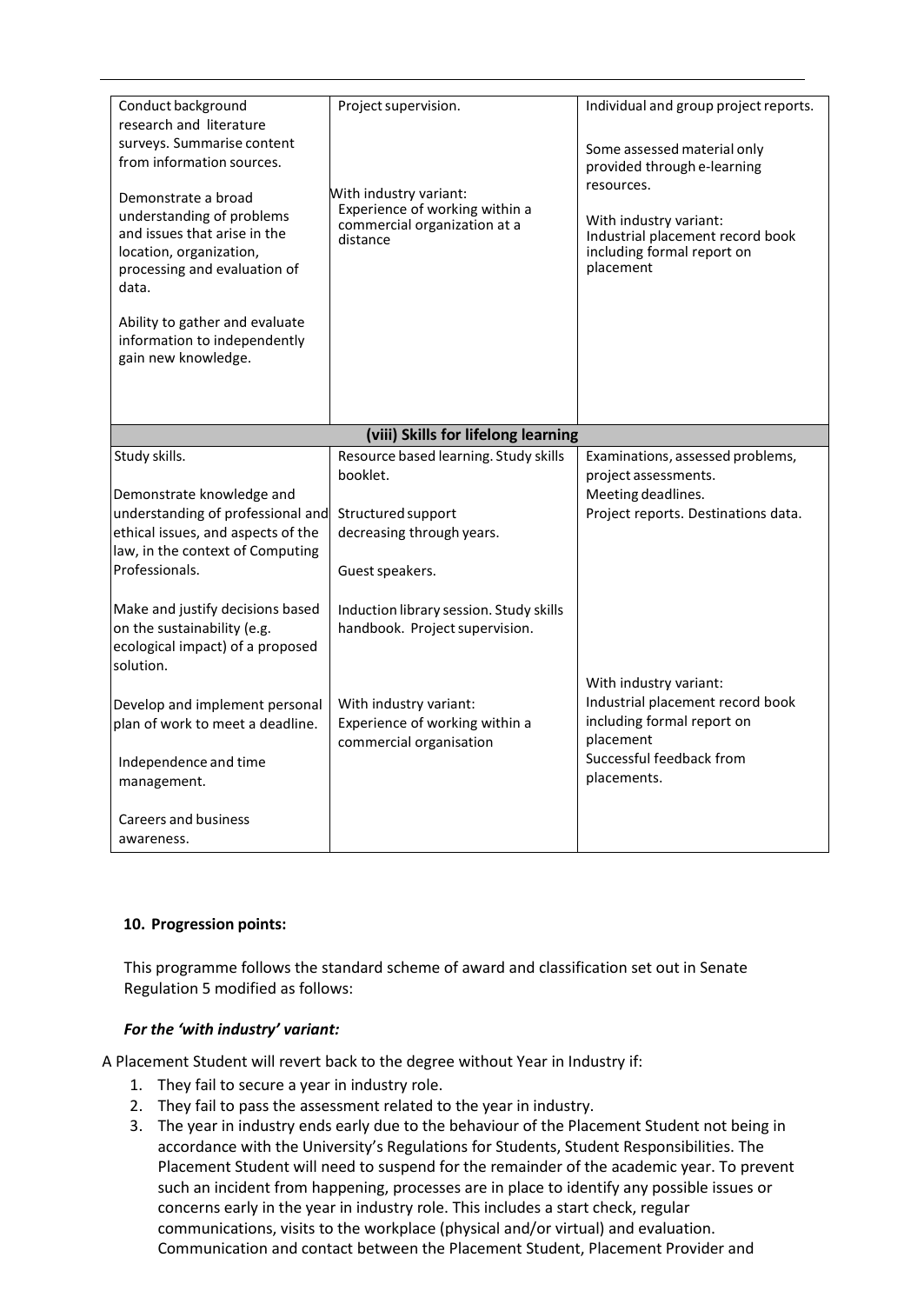University provides support should issues arise.

4. They discontinue their Year in Industry. A student can return to their campus-based studies no later than the end of teaching week 2 at the start of the academic year should they decide to discontinue their Year in Industry they should complete a Course Transfer From. If a Placement Student decides to discontinue their Year in Industry after this point, they will need to suspend their studies for the remainder of the academic year.

Nine months is the minimum time required for a year in industry to be formally recognised. If the year in industry is terminated earlier than 9 months as a result of event outside of the Placement Students control (for example redundancy, or company liquidation), the following process will be adopted:

- 1. If the Placement Student has completed 1 6 months, they will be supported to search for another placement to take them up to the 9 months required for the year in industry to be formally recognised. If the Placement Student does not find a placement to meet this criterion they will be required to suspend and transferred onto the degree without Year in Industry.
- 2. If the Placement Student has completed 7-8 months, they will be supported to search for another placement to take them up to the 9 months required for the year in industry to be formally recognised. If the Placement Student cannot source an additional placement to take them to 9 months, assessments related to the year in industry will be set for the student to make it possible for the individual learning objectives for the year in industry to be met. This will allow the Year in Industry to be recognised in the degree certificate.
- 3. A Placement Student will not be permitted to undertake a placement which runs across two academic years.

#### **11. Scheme of Assessment**

The programme follows the standard scheme of award and classification set out in Senate [Regulation](http://www2.le.ac.uk/offices/sas2/regulations/general-regulations-for-taught-programmes) 5.

#### **12. Special features:**

While this programme provides the skills and knowledge required to develop machine learning algorithms for data analysis within industry or research, it provides a foundational knowledge of mathematics and computational skills that will allow students to graduate into a wide range of roles.

This programme offers a 'with industry' variant. This allows students to take a placement between their 2nd and their final year and provides additional support before, during and after the placement. All students can transfer from the standard Mathematics and AI degree onto the withindustry option at any point before the start of the 2nd year, in line with the progression rules described above. Year in Industry takes place between second and third years.

Programme structure admits transfer from this degree to BSc or MMath Mathematics after successful completion of Year 1.

#### **13. Indications of programme quality**

- The programme will be subject to standard University of Leicester procedures for quality assessment, including Annual Developmental Review, Periodic Developmental Review, Quality Office review, liaison with College Academic Committee, and the programme will report to the Mathematics and Informatics departments' Learning and Teaching Committees.
- An External Examiner will be appointed according to Senate regulations 7.18-7.60.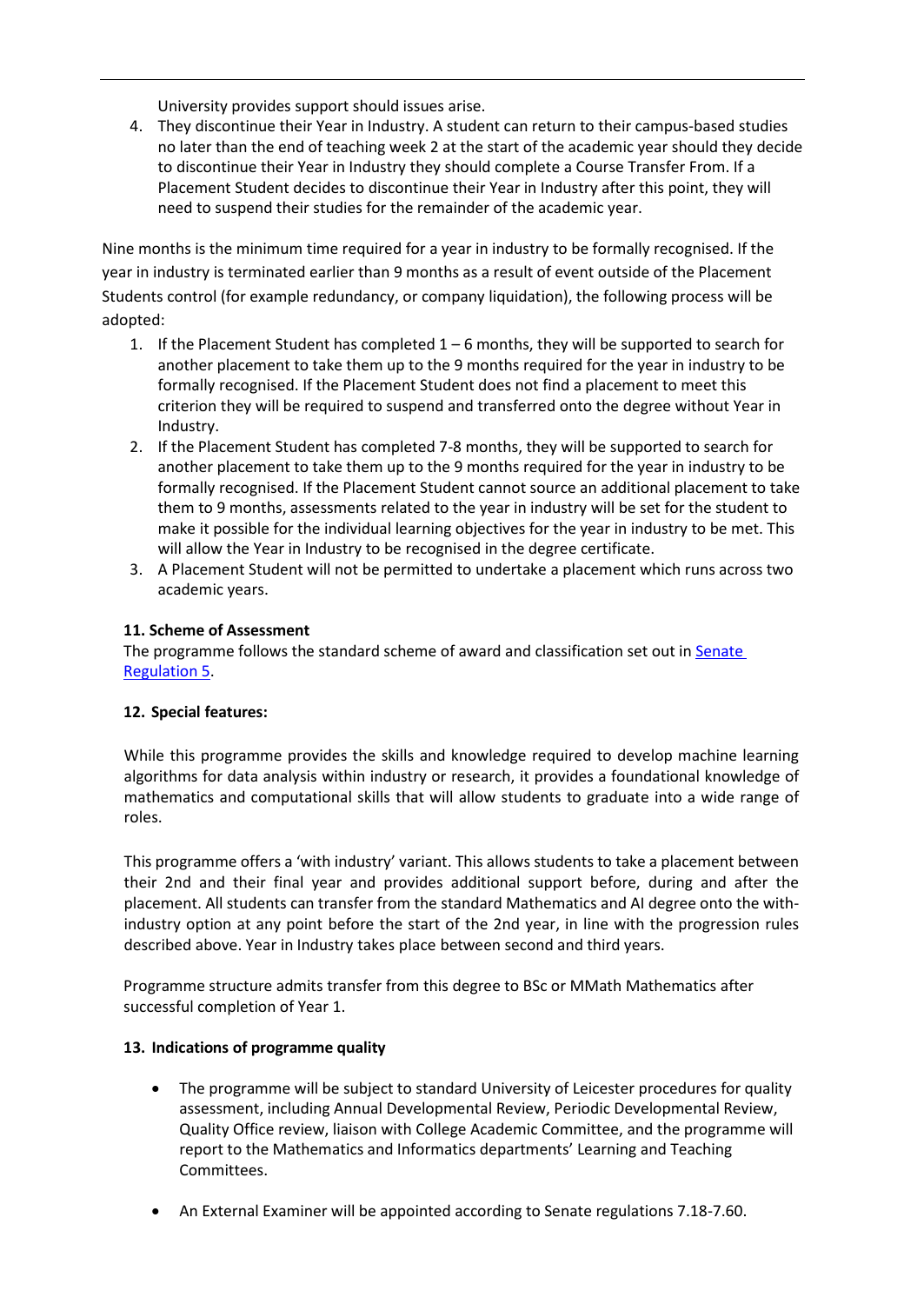- There will be systematic, regular evaluation by students registered with the programme, including anonymous evaluation of sessions and modules.
- A representative from this programme (both with and without industry variants) will be appointed to each of the Student Staff Committees for Mathematics and Informatics Departments (1 rep goes to each).
- The programme's teaching staff will engage with University procedures for peer assessment of teaching and marking.

#### **14. External Examiners**

The details of the External Examiner(s) for this programme and the most recent External Examiners' reports can be found [here.](https://exampapers.le.ac.uk/xmlui/handle/123456789/169)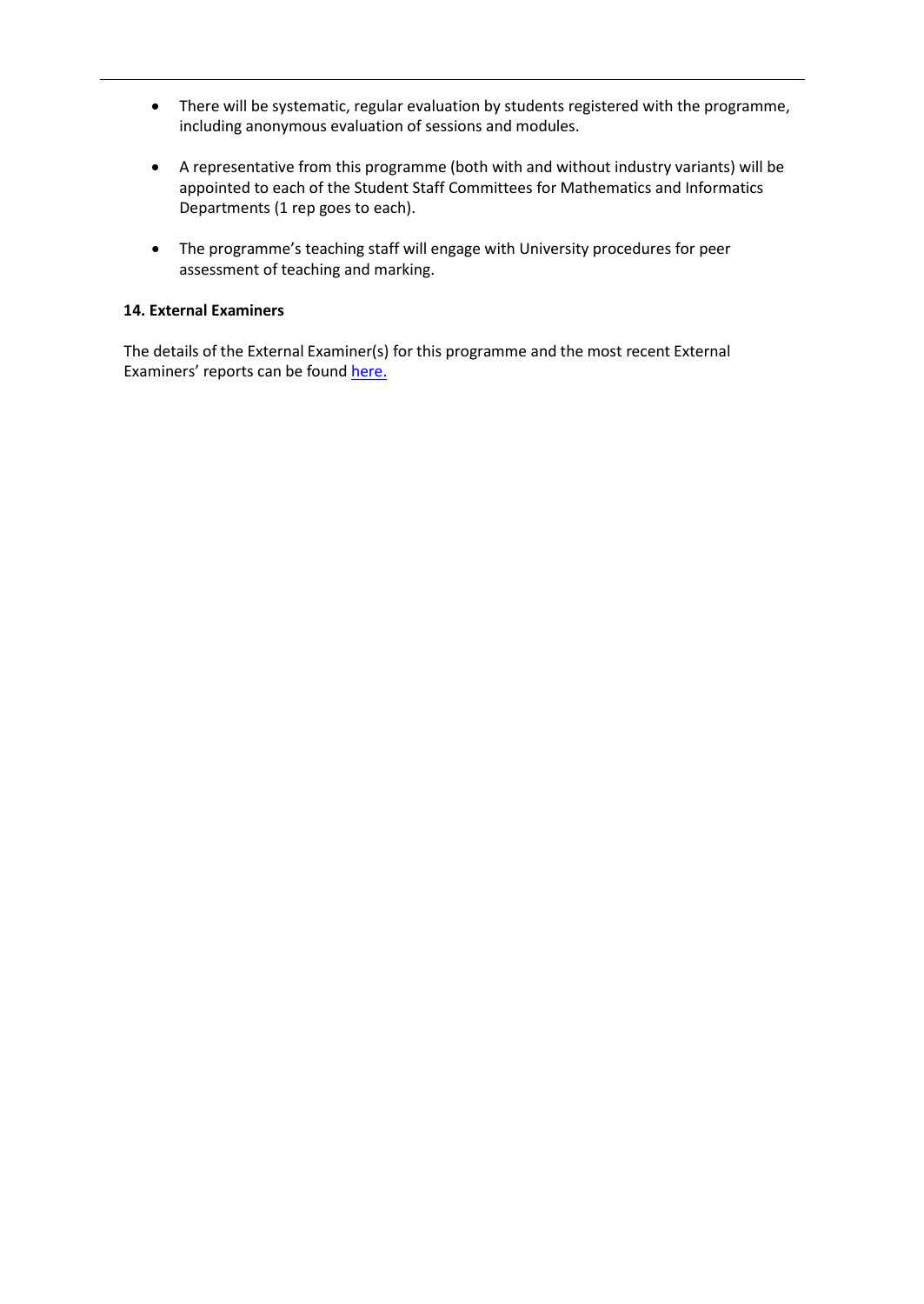#### **Appendix 1: Programme structure**

|                                        | <b>First Year</b>                                              |
|----------------------------------------|----------------------------------------------------------------|
| <b>SEMESTER ONE</b>                    | <b>SEMESTER TWO</b>                                            |
|                                        | MA1014 Calculus & Analysis (30cr)                              |
|                                        | MA1114 Linear Algebra (30cr)                                   |
| MA1061 Probability (15cr)              | MA1202 Introductory Statistics (15cr)                          |
| CO1102 Programming Fundamentals (15cr) | CO1107 Algorithms, Data Structures and Advanced<br>Programming |

Core: 75% Maths modules, 25% Informatics modules

# **Second Year**

| <b>SEMESTER ONE</b>                                   | <b>SEMESTER TWO</b>                               |
|-------------------------------------------------------|---------------------------------------------------|
|                                                       |                                                   |
| MA2032 Vector Calculus (15cr)                         | MA2021 Differential Equations and Dynamics (15cr) |
|                                                       |                                                   |
| MA2132 Advanced Linear Algebra (15cr)                 | MA2206 Statistical Data Analysis (15cr)           |
|                                                       |                                                   |
| MA2403 Statistical Distributions and Inference (15cr) | MA2042 Advanced Discrete Mathematics (15cr)       |
| MA2041 Mathematical Foundations of AI and             | 15 credits of options                             |
| Machine Learning (15cr) *                             |                                                   |
| <b>OPTIONS</b>                                        | <b>OPTIONS</b>                                    |
| none                                                  | MA2133 Algebra (15cr)                             |
|                                                       | MA2511 Business Applications of Mathematics       |
|                                                       | (15cr)                                            |
|                                                       | CO2106 Data Analytics (15cr)                      |
|                                                       |                                                   |

Core: 100% Maths modules

# **Third Year**

| <b>SEMESTER ONE</b>                                                  | <b>SEMESTER TWO</b>                             |
|----------------------------------------------------------------------|-------------------------------------------------|
| MA3077 Operational Research (15cr)*                                  | MA3022 Data Mining and Neural Networks (15cr)   |
| MA3081 Machine Learning for Data Analysis and AI                     | MA3082 Nonlinear optimization (Operational      |
| (15cr)                                                               | Research 2) (15cr)                              |
|                                                                      | MA3582 Maths and AI Project (30cr)              |
| 15 credits of options                                                | 15 credits of options                           |
|                                                                      |                                                 |
| <b>OPTIONS</b>                                                       | <b>OPTIONS</b>                                  |
| CO3091 Computational Intelligence and Software<br>Engineering (15cr) | CO3002 Analysis and Design of Algorithms (15cr) |
| CO3101 Computers, Society & Professionalism<br>(15cr)                | MA3201 Generalised Linear Models (15cr)         |
|                                                                      |                                                 |

Core: 100% Maths modules

\* - To be suitable for Maths and Informatics students